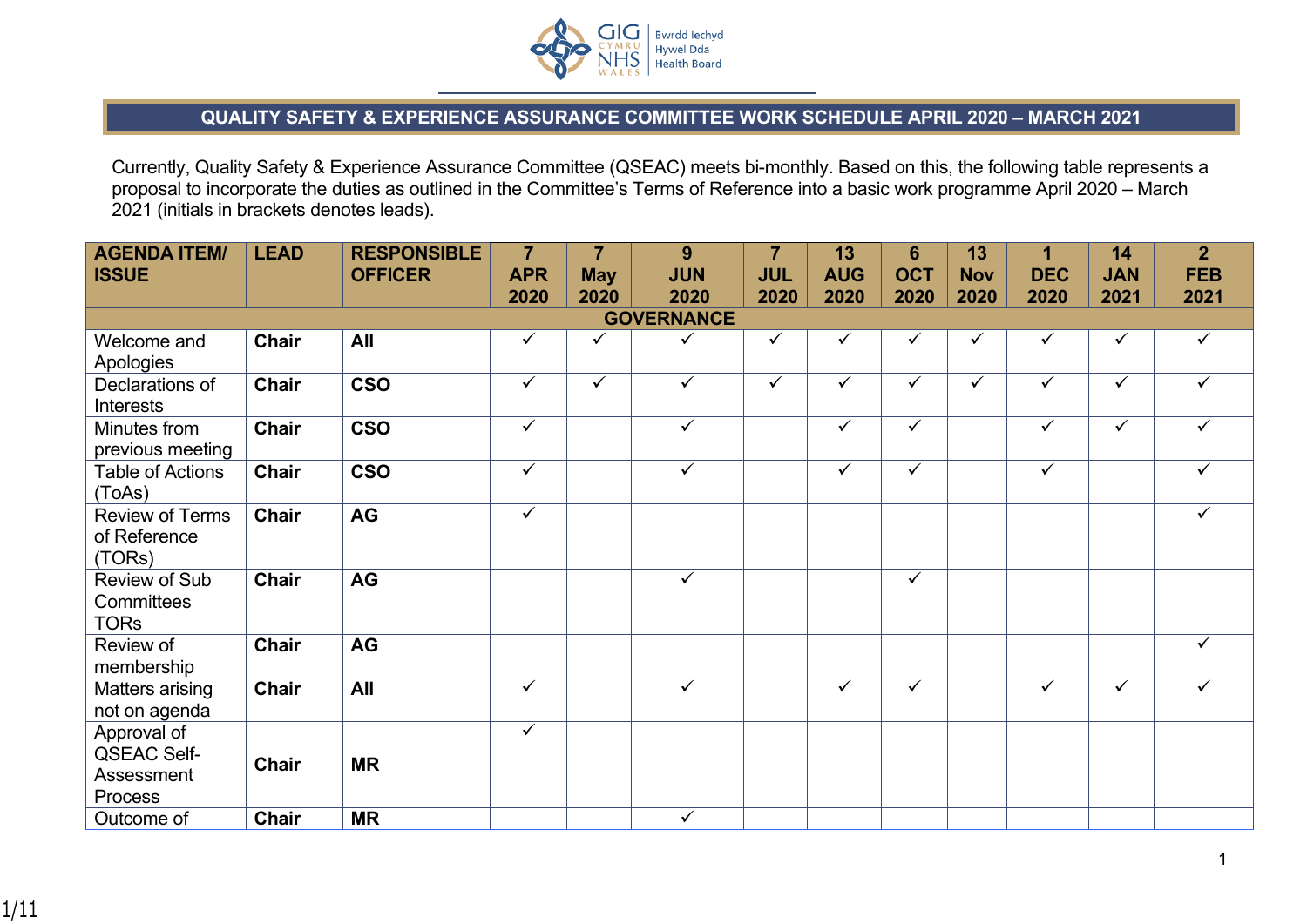| <b>AGENDA ITEM/</b><br><b>ISSUE</b>                                                                                                                                                                                                                                                                                                                  | <b>LEAD</b>     | <b>RESPONSIBLE</b><br><b>OFFICER</b> | $\overline{7}$<br><b>APR</b><br>2020 | $\overline{7}$<br><b>May</b><br>2020 | 9<br><b>JUN</b><br>2020 | $\overline{7}$<br><b>JUL</b><br>2020 | 13<br><b>AUG</b><br>2020    | $6\phantom{1}$<br><b>OCT</b><br>2020 | 13<br><b>Nov</b><br>2020 | $\overline{\mathbf{1}}$<br><b>DEC</b><br>2020 | 14<br><b>JAN</b><br>2021 | 2 <sup>1</sup><br><b>FEB</b><br>2021 |
|------------------------------------------------------------------------------------------------------------------------------------------------------------------------------------------------------------------------------------------------------------------------------------------------------------------------------------------------------|-----------------|--------------------------------------|--------------------------------------|--------------------------------------|-------------------------|--------------------------------------|-----------------------------|--------------------------------------|--------------------------|-----------------------------------------------|--------------------------|--------------------------------------|
| <b>QSEAC Self-</b><br>Assessment<br>Process                                                                                                                                                                                                                                                                                                          |                 |                                      |                                      |                                      |                         |                                      |                             |                                      |                          |                                               |                          |                                      |
| <b>Workplan Review</b>                                                                                                                                                                                                                                                                                                                               | <b>Chair/MR</b> |                                      |                                      |                                      |                         |                                      | $\checkmark$                |                                      |                          |                                               |                          |                                      |
| Patient/Staff<br><b>Story</b>                                                                                                                                                                                                                                                                                                                        | <b>MR</b>       |                                      | $\checkmark$<br>(D)                  |                                      |                         |                                      | $\checkmark$<br>(LD)        | $\checkmark$<br>(Staff)              |                          | $\checkmark$<br><b>CYP</b>                    |                          | $\checkmark$<br>(PC)                 |
| Policies for<br>Approval (as<br>required)                                                                                                                                                                                                                                                                                                            | All             | <b>All</b>                           | $\overline{\checkmark}$              |                                      | $\overline{\checkmark}$ |                                      | $\overline{\checkmark}$     | $\overline{\checkmark}$              |                          | $\overline{\checkmark}$                       |                          | $\overline{\checkmark}$              |
| Quality and<br><b>Safety Assurance</b><br>Report<br>incorporating:<br>• External<br>Monitoring<br><b>Final Reports</b><br><b>Nurse Staffing</b><br>$\bullet$<br>Levels<br>(Wales) Act<br>Updates (as<br>required)<br><b>Board to Floor</b><br>$\bullet$<br>Walkabouts<br>Claims<br>$\bullet$<br>Management<br>Report - High<br>Value/Novel<br>Claims | <b>MR</b>       | <b>SP/SC/LOC</b>                     | $\checkmark$                         |                                      | $\checkmark$            |                                      | $\checkmark$<br><b>WHCs</b> | $\checkmark$                         |                          | $\checkmark$                                  |                          | $\checkmark$                         |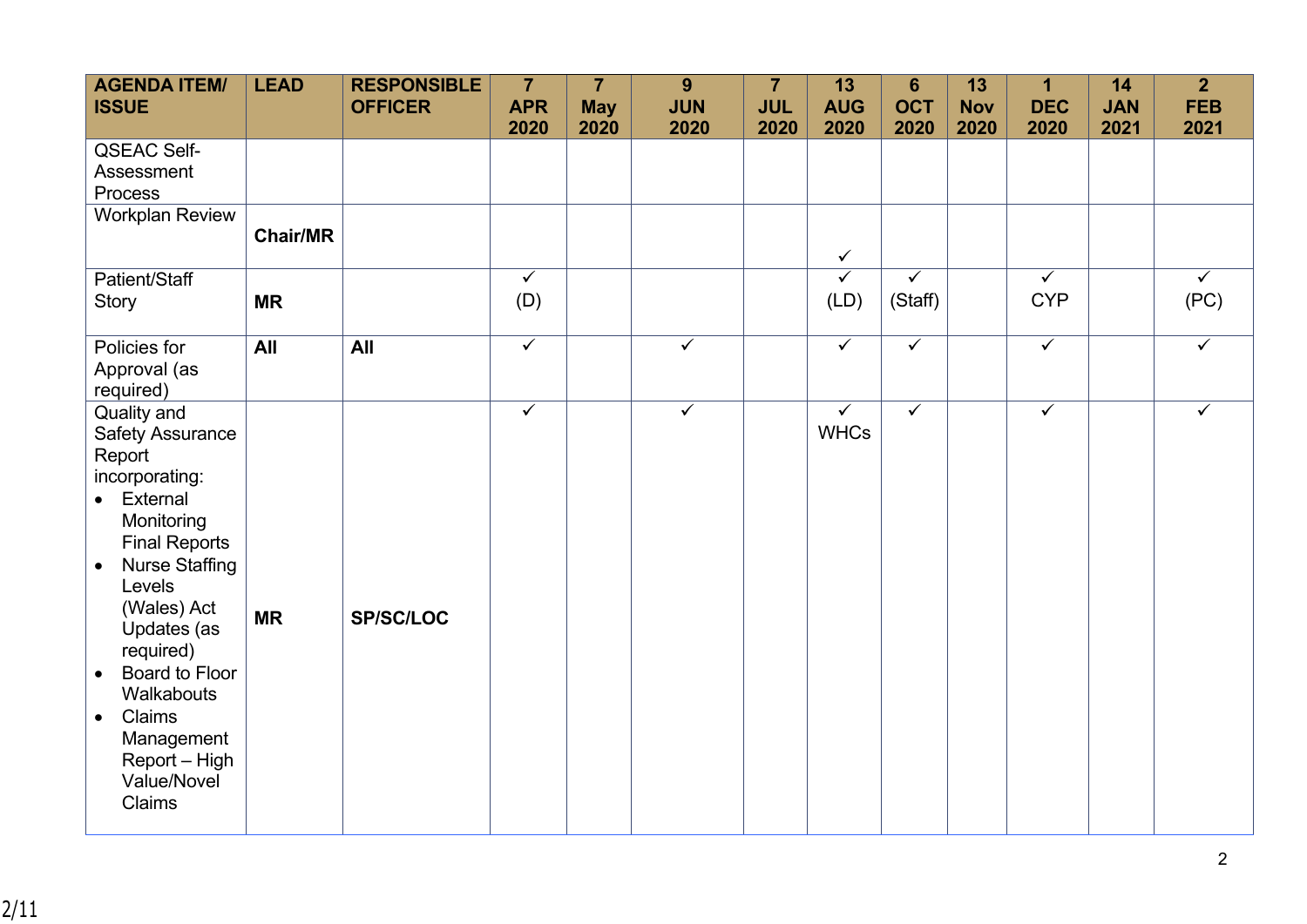| <b>AGENDA ITEM/</b><br><b>ISSUE</b>                                                             | <b>LEAD</b>  | <b>RESPONSIBLE</b><br><b>OFFICER</b> | $\overline{7}$<br><b>APR</b>                  | $\overline{7}$<br><b>May</b> | 9<br><b>JUN</b>                          | $\overline{7}$<br><b>JUL</b> | 13<br><b>AUG</b>           | $6\phantom{1}$<br><b>OCT</b> | 13<br><b>Nov</b> | $\mathbf 1$<br><b>DEC</b>                    | 14<br><b>JAN</b> | $\overline{2}$<br><b>FEB</b>    |
|-------------------------------------------------------------------------------------------------|--------------|--------------------------------------|-----------------------------------------------|------------------------------|------------------------------------------|------------------------------|----------------------------|------------------------------|------------------|----------------------------------------------|------------------|---------------------------------|
| <b>Nurse Staffing</b><br>Levels (Wales)<br>Act-Annual<br>Report 2019/20                         |              |                                      | 2020<br>$\checkmark$                          | 2020                         | 2020                                     | 2020<br>$\checkmark$         | 2020<br>$\checkmark$       | 2020                         | 2020             | 2020                                         | 2021             | 2021                            |
| Quality<br>Managements<br>System (QMS)<br>Approach                                              | <b>MR</b>    | <b>SP/CS</b>                         |                                               |                              |                                          |                              |                            |                              |                  | $\checkmark$                                 |                  | $\sqrt{?}$                      |
| Receive Sub-<br>Committee<br><b>Update Reports</b><br>including Risk<br>Register                | <b>MR</b>    | <b>AS/PK/LOC</b>                     |                                               |                              | $\checkmark$                             |                              | $\checkmark$               | $\overline{\checkmark}$      |                  | $\checkmark$                                 |                  | $\checkmark$                    |
| Research &<br>Development<br>(R&D) Activity<br>Report /Annual<br>Reports 2018/19<br>and 2019/20 | <b>PK</b>    |                                      |                                               |                              | $\checkmark$                             |                              |                            |                              |                  |                                              |                  |                                 |
| Operational<br>Group Updates -<br>each group will<br>present a report 2<br>times per year.      | <b>MR</b>    | <b>SP/SD/PK/JPJ</b>                  |                                               |                              | $\overline{\checkmark}$<br>(SG)<br>IP&C) |                              | $\checkmark$<br><b>ECP</b> | $\checkmark$<br>(SS &<br>IP) |                  | $\overline{\checkmark}$<br>ECP&<br><b>MM</b> |                  | $\overline{\checkmark}$<br>IP&C |
| Reflective<br>Summary                                                                           | <b>AL</b>    | <b>MR</b>                            | $\overline{\checkmark}$                       |                              | $\overline{\checkmark}$                  |                              | $\checkmark$               | $\overline{\checkmark}$      |                  |                                              |                  | $\checkmark$                    |
| Annual Report on<br>Committee's<br>Activity                                                     | <b>AL/MR</b> | <b>SP/All</b>                        | $\checkmark$ (via<br><b>Chairs</b><br>Action) |                              |                                          |                              |                            |                              |                  |                                              |                  |                                 |
| Annual Report on<br>Sub-Committee's                                                             | <b>MR</b>    | <b>AS/JPJ/SD/</b>                    | $\checkmark$                                  |                              |                                          |                              |                            |                              |                  |                                              |                  |                                 |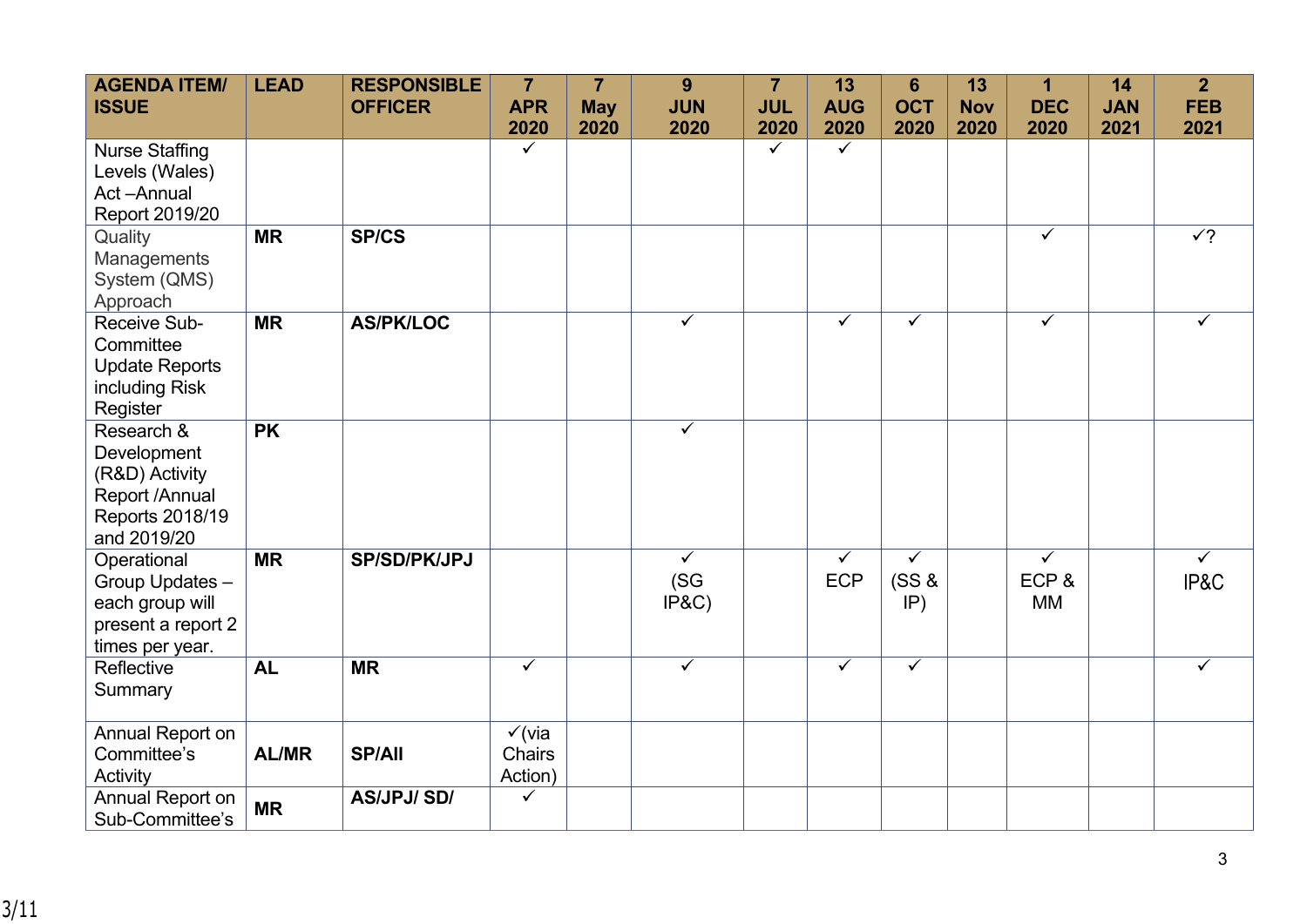| <b>AGENDA ITEM/</b><br><b>ISSUE</b>                                                                             | <b>LEAD</b>  | <b>RESPONSIBLE</b><br><b>OFFICER</b> | $\overline{7}$<br><b>APR</b><br>2020 | $\overline{7}$<br><b>May</b><br>2020 | 9<br><b>JUN</b><br>2020 | $\overline{7}$<br><b>JUL</b><br>2020 | 13<br><b>AUG</b><br>2020 | $6\phantom{1}$<br><b>OCT</b><br>2020 | 13<br><b>Nov</b><br>2020 | $\mathbf{1}$<br><b>DEC</b><br>2020 | 14<br><b>JAN</b><br>2021 | $\overline{2}$<br><b>FEB</b><br>2021 |
|-----------------------------------------------------------------------------------------------------------------|--------------|--------------------------------------|--------------------------------------|--------------------------------------|-------------------------|--------------------------------------|--------------------------|--------------------------------------|--------------------------|------------------------------------|--------------------------|--------------------------------------|
| activity for<br>incorporating into<br><b>QSEAC's Annual</b><br>Report                                           |              | LC/SP/<br><b>LOC/LG/PK</b>           |                                      |                                      |                         |                                      |                          |                                      |                          |                                    |                          |                                      |
| Approval of<br><b>Annual Quality</b><br>Statement (AQS)                                                         | <b>MR</b>    | <b>CS</b>                            | $\overline{\checkmark}$<br>Final     |                                      |                         |                                      |                          |                                      |                          |                                    |                          | $\checkmark$<br><b>Draft</b>         |
| <b>Corporate Risks</b><br>Assigned to<br>QSEAC                                                                  | <b>MR</b>    | <b>ChB</b>                           | $\overline{\checkmark}$<br>(D)       |                                      | $\checkmark$            |                                      |                          | $\checkmark$                         |                          |                                    |                          | $\overline{\checkmark}$              |
| New Corporate<br><b>Risks Assigned</b><br>to QSEAC in light<br>of COVID 19                                      | <b>MR</b>    | <b>ChB</b>                           |                                      | $\checkmark$<br>(D)                  | $\checkmark$            |                                      |                          |                                      |                          |                                    | $\overline{\checkmark}$  |                                      |
| Deep Dive<br>Report on Risk<br>855                                                                              | AC/KJ        |                                      |                                      |                                      |                         | $\overline{\checkmark}$<br>(D)       | $\overline{\checkmark}$  |                                      |                          |                                    |                          |                                      |
| <b>Risk 129</b>                                                                                                 | <b>JP/ND</b> |                                      |                                      |                                      |                         |                                      | $\checkmark$<br>(D)      |                                      |                          |                                    |                          |                                      |
| <b>Health Board</b><br><b>Winter Plan</b><br>2020/21(including<br>DTOC) and<br>Incorporating<br><b>Risk 810</b> | <b>AC</b>    | <b>KJ</b>                            |                                      |                                      |                         |                                      |                          |                                      |                          | $\checkmark$                       |                          |                                      |
| Accessing<br>Emergency<br><b>Specialist Spinal</b><br><b>Services</b>                                           | <b>MR</b>    | <b>SP</b>                            |                                      |                                      |                         |                                      |                          |                                      |                          |                                    |                          | ✓                                    |
| <b>Staffing Update</b>                                                                                          | <b>MR</b>    | <b>MR</b>                            |                                      | $\checkmark$                         |                         |                                      |                          |                                      |                          |                                    |                          |                                      |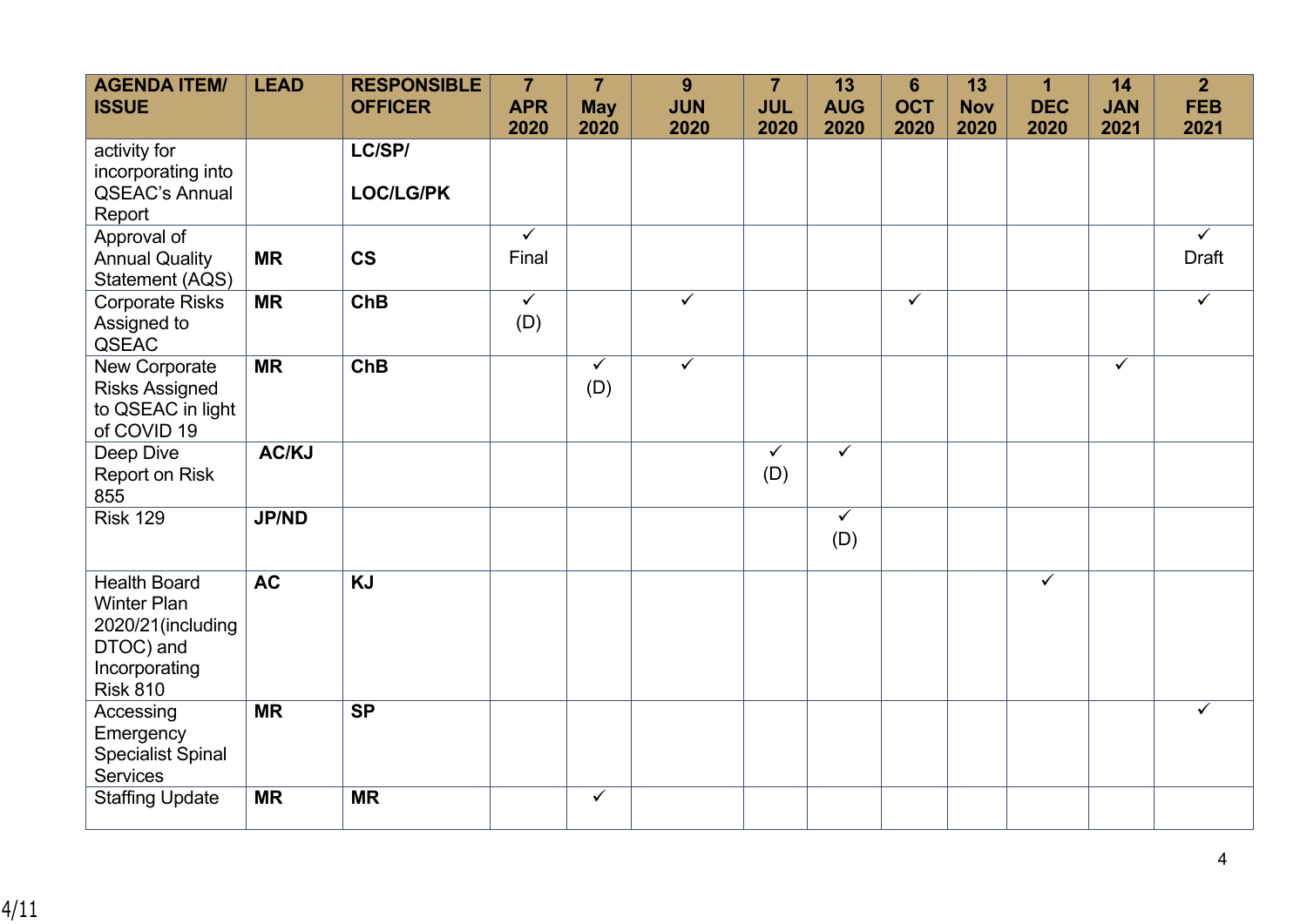| <b>AGENDA ITEM/</b><br><b>ISSUE</b>                                     | <b>LEAD</b>    | <b>RESPONSIBLE</b><br><b>OFFICER</b> | $\overline{7}$<br><b>APR</b> | $\overline{7}$<br><b>May</b> | 9<br><b>JUN</b> | $\overline{7}$<br><b>JUL</b> | 13<br><b>AUG</b>                         | $6\phantom{1}$<br><b>OCT</b> | 13<br><b>Nov</b> | $\overline{1}$<br><b>DEC</b>   | 14<br><b>JAN</b>        | $\overline{2}$<br><b>FEB</b> |
|-------------------------------------------------------------------------|----------------|--------------------------------------|------------------------------|------------------------------|-----------------|------------------------------|------------------------------------------|------------------------------|------------------|--------------------------------|-------------------------|------------------------------|
|                                                                         |                |                                      | 2020                         | 2020                         | 2020            | 2020                         | 2020                                     | 2020                         | 2020             | 2020                           | 2021                    | 2021                         |
| Personal<br>Protective<br>Equipment<br>Update                           | <b>MR</b>      | <b>MR</b>                            |                              | $\checkmark$                 |                 | $\checkmark$<br>(V)          |                                          |                              |                  |                                |                         |                              |
| <b>Critical Care</b><br><b>Medicines</b>                                | J <sub>P</sub> | JPI                                  |                              | $\overline{\checkmark}$      |                 |                              | $\overline{\checkmark}$<br>(Risk<br>848) |                              |                  |                                |                         |                              |
| <b>Clinical Audit</b><br>Position<br><b>Statement</b>                   | <b>MD</b>      | IB                                   |                              |                              | $\checkmark$    |                              |                                          |                              |                  |                                |                         |                              |
| <b>Clinical Audit</b><br>Update                                         | <b>MD</b>      | <b>IB</b>                            |                              |                              |                 |                              |                                          |                              |                  |                                |                         | $\checkmark$                 |
| COVID-19<br>Response<br>Update                                          | <b>AC</b>      | <b>AC</b>                            |                              |                              | $\checkmark$    |                              |                                          |                              |                  |                                | $\overline{\checkmark}$ |                              |
| COVID-19<br>Update                                                      | <b>RJ</b>      |                                      |                              |                              |                 |                              |                                          |                              | $\checkmark$     |                                | $\overline{\checkmark}$ |                              |
| Cancer<br><b>Treatments</b><br>During COVID-19                          | AC             | $\overline{KJ}$                      |                              |                              | $\checkmark$    |                              |                                          |                              |                  |                                |                         |                              |
| COVID-19<br>Impact on<br><b>Essential</b><br><b>Services</b>            | <b>AC</b>      | <b>KJ</b>                            |                              |                              |                 |                              |                                          |                              |                  |                                | $\checkmark$            |                              |
| Health & Care<br><b>Standards</b><br>Fundamentals of<br>Care Audit 2019 | <b>MR</b>      |                                      |                              |                              |                 | $\overline{\checkmark}$      |                                          |                              |                  | $\overline{\checkmark}$<br>(D) |                         | $\checkmark$                 |
| <b>Field Hospitals</b><br>Update                                        | <b>AC</b>      |                                      |                              |                              |                 | $\checkmark$                 |                                          |                              |                  |                                |                         |                              |
| Children's<br><b>Services</b>                                           | <b>AC</b>      |                                      |                              |                              |                 |                              |                                          |                              |                  | $\checkmark$                   |                         |                              |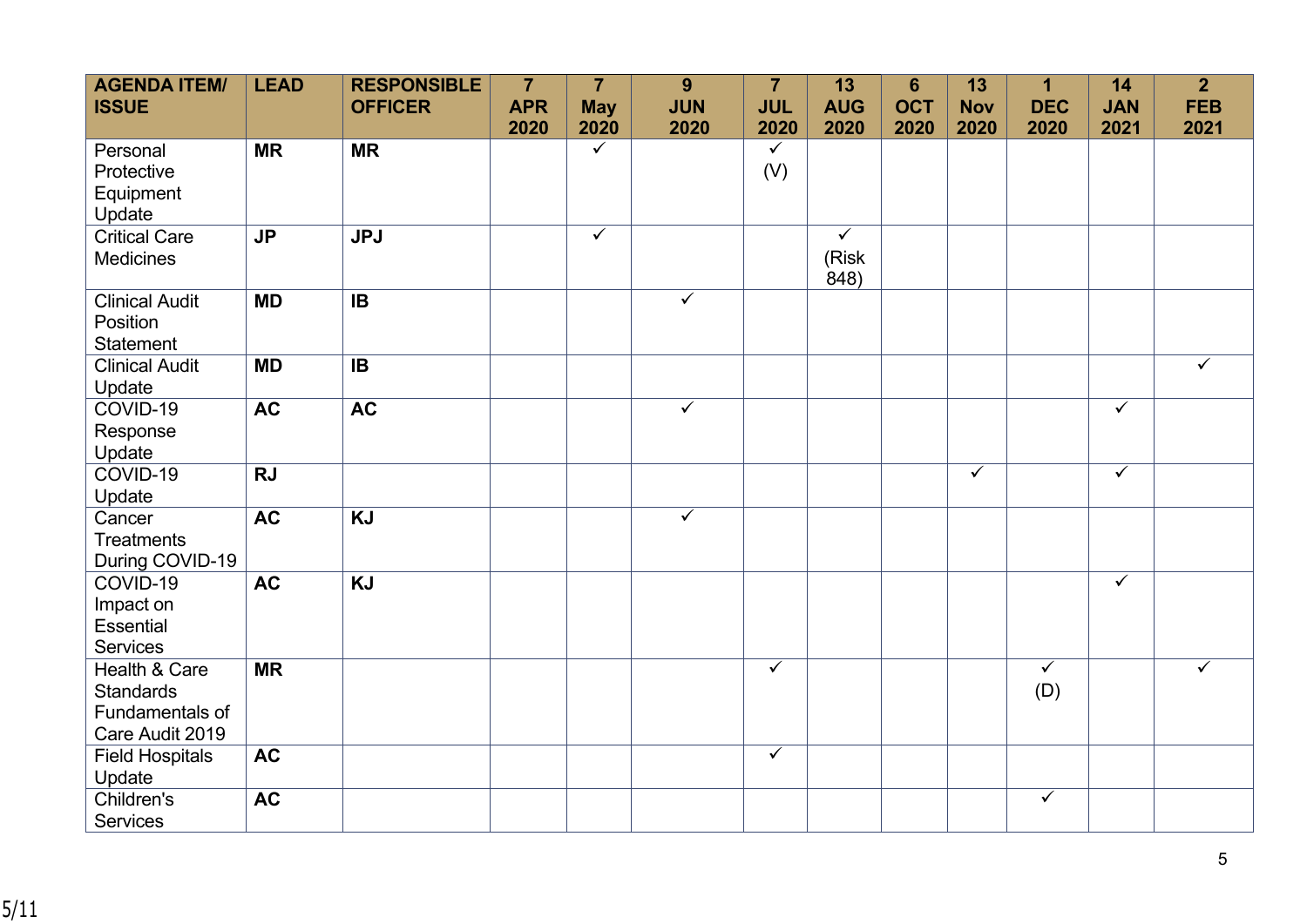| <b>AGENDA ITEM/</b><br><b>ISSUE</b>         | <b>LEAD</b>  | <b>RESPONSIBLE</b><br><b>OFFICER</b> | $\overline{7}$<br><b>APR</b> | $\overline{7}$<br><b>May</b> | 9<br><b>JUN</b> | $\overline{7}$<br><b>JUL</b> | 13<br><b>AUG</b> | $6\phantom{1}$<br><b>OCT</b> | 13<br><b>Nov</b> | $\mathbf 1$<br><b>DEC</b> | 14<br><b>JAN</b> | 2 <sup>1</sup><br><b>FEB</b> |
|---------------------------------------------|--------------|--------------------------------------|------------------------------|------------------------------|-----------------|------------------------------|------------------|------------------------------|------------------|---------------------------|------------------|------------------------------|
|                                             |              |                                      | 2020                         | 2020                         | 2020            | 2020                         | 2020             | 2020                         | 2020             | 2020                      | 2021             | 2021                         |
| including CAMHS                             |              |                                      |                              |                              |                 |                              |                  |                              |                  |                           |                  |                              |
| COVID-19 Risk                               | <b>MR</b>    |                                      |                              |                              |                 |                              |                  |                              |                  | $\checkmark$              |                  |                              |
| <b>Assessments</b>                          |              |                                      |                              |                              |                 |                              |                  |                              |                  |                           |                  |                              |
| COVID-19                                    | <b>RJ</b>    | <b>RJ</b>                            |                              |                              |                 |                              |                  |                              |                  |                           | $\checkmark$     |                              |
| Vaccination                                 |              |                                      |                              |                              |                 |                              |                  |                              |                  |                           |                  |                              |
| Programme and                               |              |                                      |                              |                              |                 |                              |                  |                              |                  |                           |                  |                              |
| Prioritisation                              |              |                                      |                              |                              |                 |                              |                  |                              |                  |                           |                  |                              |
| Framework                                   |              |                                      |                              |                              |                 |                              |                  | $\checkmark$                 |                  |                           |                  | $\checkmark$                 |
| <b>Mortality Review</b>                     | <b>AC/PK</b> | <b>KJ/JE</b>                         |                              |                              |                 |                              |                  |                              |                  |                           |                  |                              |
| of the Impact on<br><b>Patients Waiting</b> |              |                                      |                              |                              |                 |                              |                  |                              |                  |                           |                  |                              |
| for a procedure                             |              |                                      |                              |                              |                 |                              |                  |                              |                  |                           |                  |                              |
| During the                                  |              |                                      |                              |                              |                 |                              |                  |                              |                  |                           |                  |                              |
| COVID-19                                    |              |                                      |                              |                              |                 |                              |                  |                              |                  |                           |                  |                              |
| Pandemic                                    |              |                                      |                              |                              |                 |                              |                  |                              |                  |                           |                  |                              |
| <b>Risk 628</b>                             | <b>AS</b>    |                                      |                              |                              |                 |                              |                  | $\overline{\checkmark}$      |                  |                           |                  |                              |
|                                             |              |                                      |                              |                              |                 |                              |                  |                              |                  |                           |                  |                              |
| Assurance                                   | <b>AC/JP</b> | <b>KJ/ND</b>                         |                              |                              |                 |                              |                  | $\overline{\checkmark}$      |                  |                           |                  |                              |
| <b>Reports Winter</b>                       |              |                                      |                              |                              |                 |                              |                  |                              |                  |                           |                  |                              |
| Planning on<br>Risks 129 & 810              |              |                                      |                              |                              |                 |                              |                  |                              |                  |                           |                  |                              |
| <b>Risk 635</b>                             | <b>HT</b>    |                                      |                              |                              |                 |                              |                  |                              |                  | $\checkmark$              |                  |                              |
|                                             |              |                                      |                              |                              |                 |                              |                  |                              |                  |                           |                  |                              |
|                                             |              |                                      |                              |                              |                 |                              |                  |                              |                  |                           |                  |                              |
| <b>Risk 684</b>                             | <b>AC</b>    |                                      |                              |                              |                 |                              |                  | $\checkmark$                 |                  |                           |                  |                              |
|                                             |              |                                      |                              |                              |                 |                              |                  |                              |                  |                           |                  |                              |
| <b>Director of Public</b>                   | <b>RJ</b>    |                                      | $\overline{\checkmark}$      |                              |                 |                              |                  |                              |                  |                           |                  |                              |
| <b>Health Report</b>                        |              |                                      | (V)                          |                              |                 |                              |                  |                              |                  |                           |                  |                              |
| <b>Enabling Quality</b>                     | <b>MR</b>    | <b>MD</b>                            | $\checkmark$                 |                              |                 |                              |                  |                              |                  |                           |                  |                              |
| Improvement In                              |              |                                      | (D)                          |                              |                 |                              |                  |                              |                  |                           |                  |                              |
| Practice (EQliP) -                          |              |                                      |                              |                              |                 |                              |                  |                              |                  |                           |                  |                              |
| Outcome from 1 <sup>st</sup>                |              |                                      |                              |                              |                 |                              |                  |                              |                  |                           |                  |                              |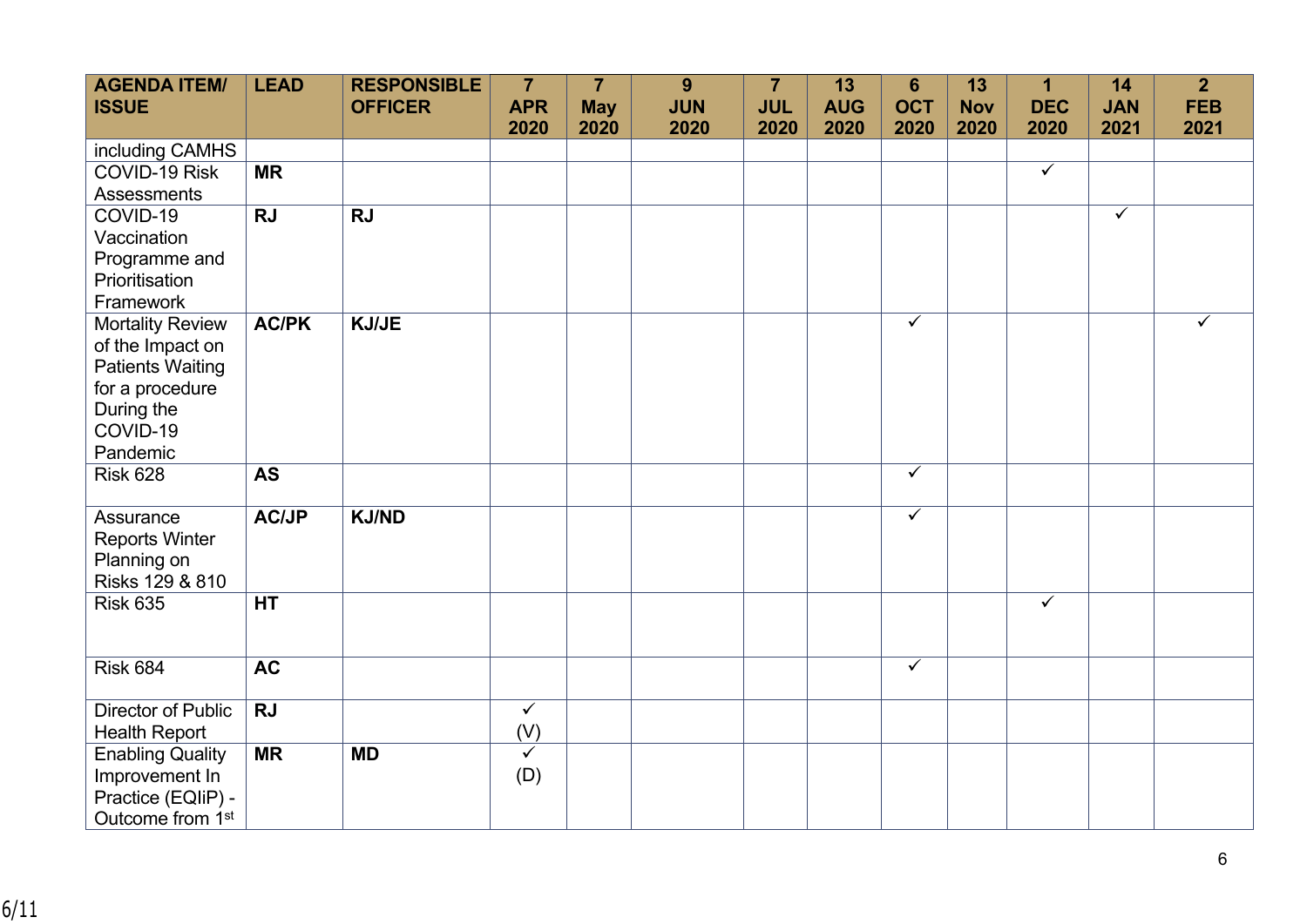| <b>AGENDA ITEM/</b><br><b>ISSUE</b>                                                                                                          | <b>LEAD</b>  | <b>RESPONSIBLE</b><br><b>OFFICER</b> | $\overline{7}$<br><b>APR</b>   | $\overline{7}$<br><b>May</b> | 9<br><b>JUN</b>                | $\overline{7}$<br><b>JUL</b> | 13<br><b>AUG</b>        | $6\phantom{1}$<br><b>OCT</b> | 13<br><b>Nov</b> | $\mathbf 1$<br><b>DEC</b> | 14<br><b>JAN</b> | $\overline{2}$<br><b>FEB</b> |
|----------------------------------------------------------------------------------------------------------------------------------------------|--------------|--------------------------------------|--------------------------------|------------------------------|--------------------------------|------------------------------|-------------------------|------------------------------|------------------|---------------------------|------------------|------------------------------|
|                                                                                                                                              |              |                                      | 2020                           | 2020                         | 2020                           | 2020                         | 2020                    | 2020                         | 2020             | 2020                      | 2021             | 2021                         |
| cohort                                                                                                                                       |              |                                      |                                |                              |                                |                              |                         |                              |                  |                           |                  |                              |
| Single Cancer<br>Pathway (taking<br>into<br>consideration the<br>impact to<br>patients and<br>other services<br>due to a lack of<br>Cellular | AC           | <b>AS</b>                            | $\overline{\checkmark}$<br>(V) |                              |                                |                              |                         |                              |                  |                           |                  |                              |
| Pathologists)<br>Sustainability                                                                                                              | <b>MR</b>    | <b>LOC</b>                           |                                |                              |                                |                              |                         |                              |                  |                           |                  | $\checkmark$                 |
| Plan for FLO's                                                                                                                               |              |                                      |                                |                              |                                |                              |                         |                              |                  |                           |                  |                              |
| <b>Mortality Data</b>                                                                                                                        | <b>PK</b>    | <b>JE</b>                            |                                |                              |                                |                              | $\overline{\checkmark}$ |                              |                  |                           |                  | $\checkmark$                 |
| <b>WAST</b>                                                                                                                                  | <b>AC/MR</b> |                                      |                                |                              |                                |                              |                         |                              |                  |                           |                  | $\overline{\checkmark}$      |
| Children's<br>Services 3 Year<br>Plan                                                                                                        | <b>AC</b>    |                                      |                                |                              |                                |                              |                         |                              |                  |                           |                  |                              |
| Claims<br>Management<br>Report - High<br>Value/Novel<br>Claims                                                                               | <b>MR</b>    | <b>LOC</b>                           | $\overline{\checkmark}$        |                              |                                |                              | $\overline{\checkmark}$ |                              |                  |                           |                  |                              |
| <b>Trans-Catheter</b><br><b>Aortic Valve</b><br>Insertion (TAVI)<br>Progress Report                                                          | <b>PK</b>    |                                      |                                |                              | $\overline{\checkmark}$<br>(V) |                              |                         | $\overline{\checkmark}$      |                  |                           |                  |                              |
| <b>Risk Assessment</b><br>for Orthopaedic<br>Activity                                                                                        | <b>AC</b>    | <b>KJ</b>                            |                                |                              |                                |                              |                         |                              | $\checkmark$     |                           |                  |                              |
| COVID-19<br>Infection,                                                                                                                       | <b>SD</b>    | <b>MJ</b>                            |                                |                              |                                |                              |                         |                              | $\checkmark$     |                           |                  |                              |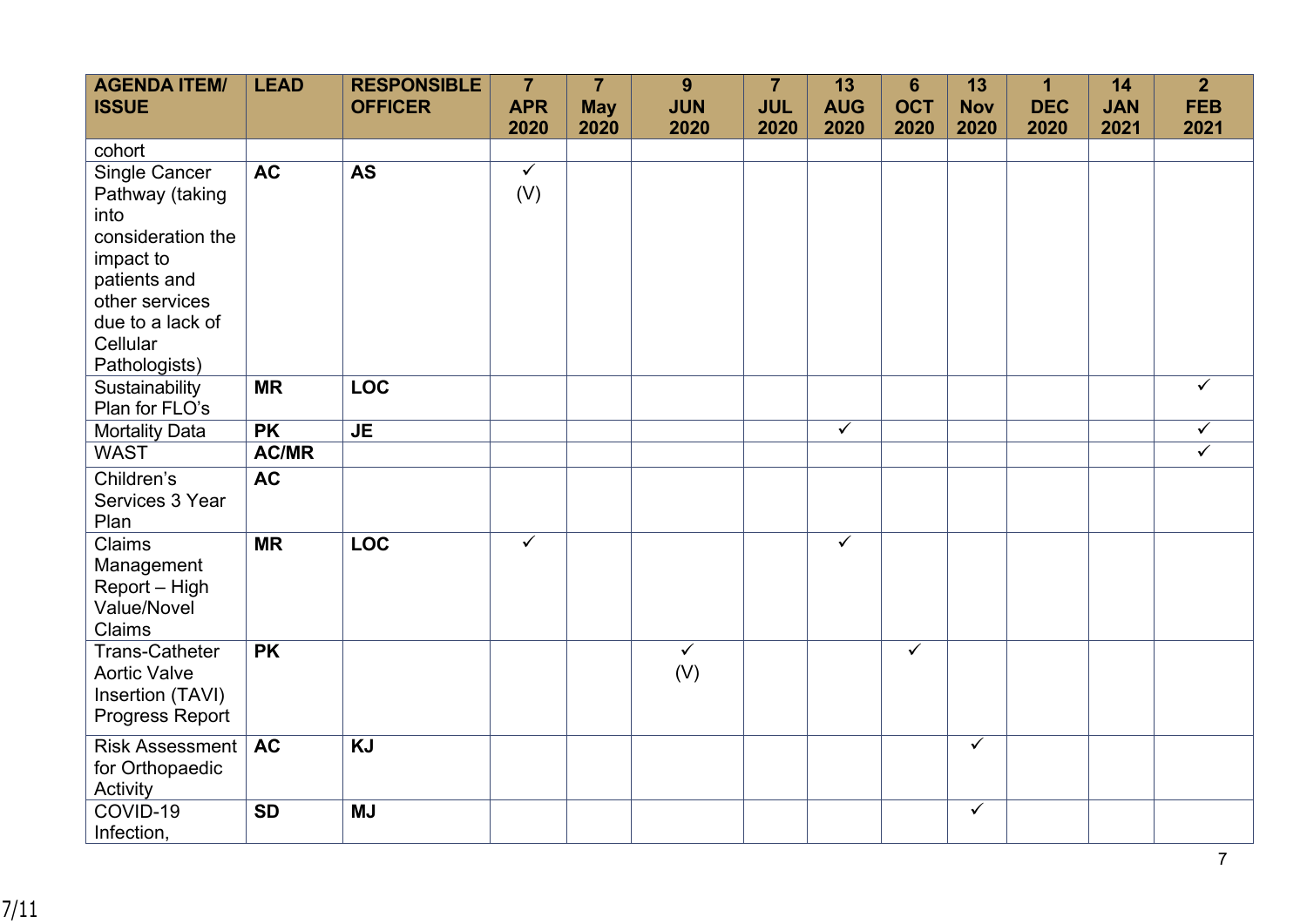| <b>AGENDA ITEM/</b><br><b>ISSUE</b>                                                                               | <b>LEAD</b> | <b>RESPONSIBLE</b><br><b>OFFICER</b> | $\overline{7}$<br><b>APR</b> | $\overline{7}$<br><b>May</b> | 9<br><b>JUN</b>       | $\overline{7}$<br><b>JUL</b> | 13<br><b>AUG</b> | $6\phantom{1}$<br><b>OCT</b> | 13<br><b>Nov</b> | $\mathbf 1$<br><b>DEC</b> | 14<br><b>JAN</b>        | 2 <sup>2</sup><br><b>FEB</b> |
|-------------------------------------------------------------------------------------------------------------------|-------------|--------------------------------------|------------------------------|------------------------------|-----------------------|------------------------------|------------------|------------------------------|------------------|---------------------------|-------------------------|------------------------------|
|                                                                                                                   |             |                                      | 2020                         | 2020                         | 2020                  | 2020                         | 2020             | 2020                         | 2020             | 2020                      | 2021                    | 2021                         |
| Prevention &<br><b>Control Root</b><br><b>Cause Analysis</b><br>Learning to Date                                  |             |                                      |                              |                              |                       |                              |                  |                              |                  |                           |                         |                              |
| <b>Thematic Review</b><br>of Never Events<br>During COVID-<br>19                                                  | SP          | $\overline{\text{cs}}$               |                              |                              |                       |                              |                  |                              | $\checkmark$     |                           |                         |                              |
| Update<br><b>Regarding Field</b><br>Hospital<br><b>Utilisation and</b><br>Outcomes from<br><b>HIW Inspections</b> | <b>AC</b>   | ALe                                  |                              |                              |                       |                              |                  |                              | $\checkmark$     |                           | $\overline{\checkmark}$ |                              |
| Risk 633 Cancer<br>Pathway                                                                                        | <b>AC</b>   | <b>KJ/DB</b>                         |                              |                              |                       |                              |                  |                              |                  |                           |                         | $\checkmark$                 |
| Deep dive on<br>Falls<br>Management                                                                               | <b>MR</b>   |                                      |                              |                              |                       |                              |                  |                              |                  |                           |                         |                              |
| <b>Penally Camp</b><br>Update                                                                                     | <b>JP</b>   | <b>JP</b>                            |                              |                              |                       |                              |                  |                              |                  |                           |                         | $\checkmark$                 |
| Impact on<br>Research<br>Activity of<br>Redirection of<br><b>Staff Resource</b><br>to the Pandemic                | <b>PK</b>   | <b>PK</b>                            |                              |                              |                       |                              |                  |                              |                  |                           |                         | ✓                            |
| PREVENT and<br><b>CONTEST</b><br>Update                                                                           |             | <b>PL</b>                            |                              |                              |                       |                              |                  |                              |                  |                           |                         | $\checkmark$                 |
|                                                                                                                   |             |                                      |                              |                              | <b>ADMINISTRATION</b> |                              |                  |                              |                  |                           |                         |                              |
| Agenda setting                                                                                                    | <b>CSO</b>  | <b>KR</b>                            | $\checkmark$                 |                              | $\checkmark$          |                              | $\checkmark$     | $\checkmark$                 |                  | $\checkmark$              |                         | $\checkmark$                 |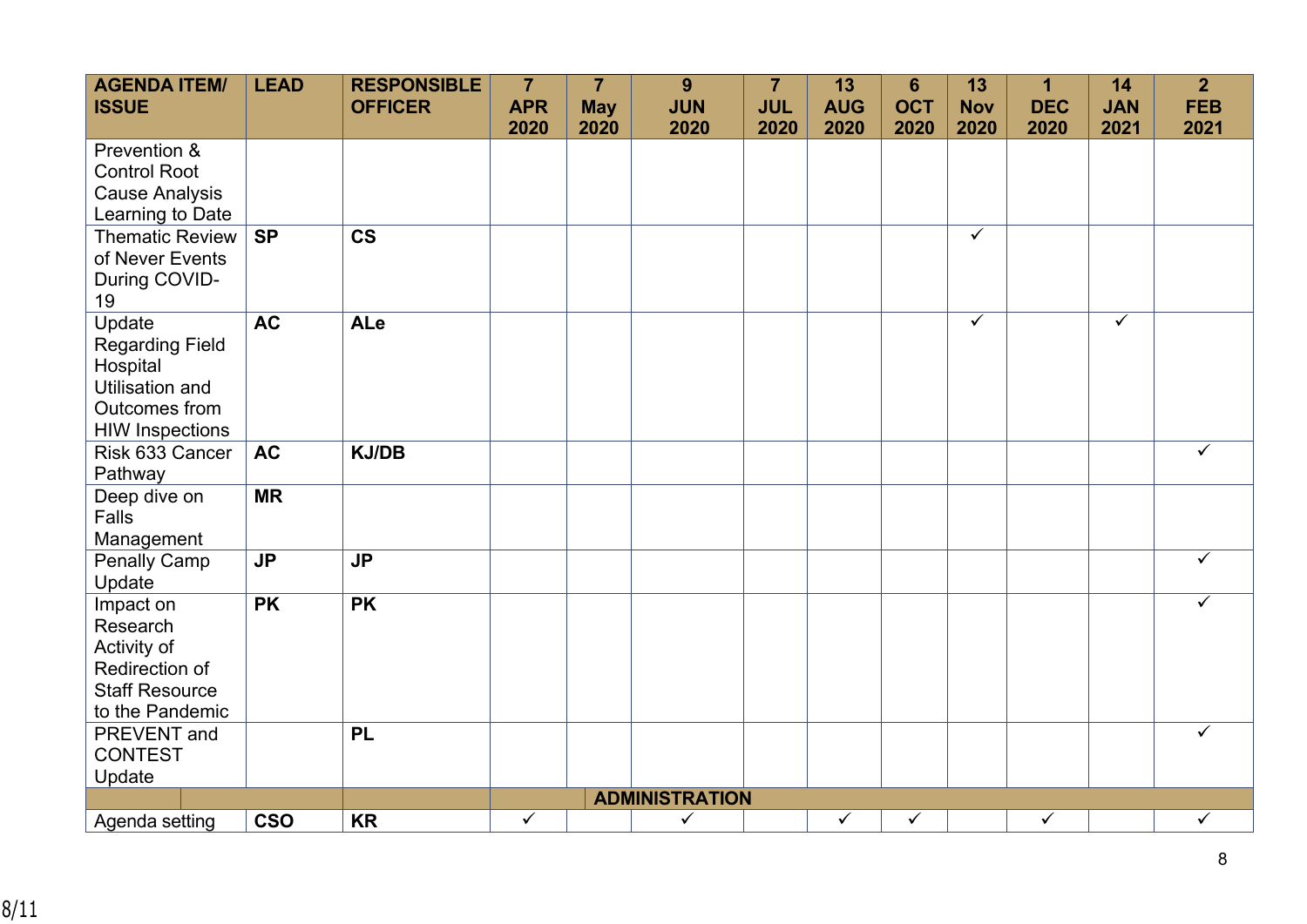| <b>AGENDA ITEM/</b><br><b>ISSUE</b>                                                                                                           | <b>LEAD</b>             | <b>RESPONSIBLE</b><br><b>OFFICER</b> | $\overline{7}$<br><b>APR</b><br>2020 | $\overline{7}$<br><b>May</b><br>2020 | 9<br><b>JUN</b><br>2020 | $\overline{7}$<br><b>JUL</b><br>2020 | 13<br><b>AUG</b><br>2020 | $6\phantom{1}$<br><b>OCT</b><br>2020 | 13<br><b>Nov</b><br>2020 | $\overline{\mathbf{1}}$<br><b>DEC</b><br>2020 | 14<br><b>JAN</b><br>2021 | $\overline{2}$<br><b>FEB</b><br>2021 |
|-----------------------------------------------------------------------------------------------------------------------------------------------|-------------------------|--------------------------------------|--------------------------------------|--------------------------------------|-------------------------|--------------------------------------|--------------------------|--------------------------------------|--------------------------|-----------------------------------------------|--------------------------|--------------------------------------|
| meeting with<br>Chair & Exec<br>Lead to include<br>discussion on<br>deep dives on<br>new risks (at<br>least 6 weeks<br>before the<br>meeting) |                         |                                      |                                      |                                      |                         |                                      |                          |                                      |                          |                                               |                          |                                      |
| Draft agenda to<br>go to Executive<br>Team prior to<br>being issued.                                                                          | <b>CSO</b>              | <b>KR</b>                            | $\overline{\checkmark}$              |                                      | $\checkmark$            |                                      | $\overline{\checkmark}$  | $\overline{\checkmark}$              |                          | $\overline{\checkmark}$                       |                          | ✓                                    |
| Call for papers<br>(at least 4 weeks<br>before the<br>meeting to<br>receive papers at<br>least 14 days<br>before the<br>meeting)              | <b>CSO</b>              | <b>KR</b>                            | $\checkmark$                         |                                      | $\checkmark$            |                                      | $\checkmark$             | ✓                                    |                          | ✓                                             |                          | ✓                                    |
| <b>Disseminate</b><br>agenda & papers<br>7 days prior to<br>the meeting                                                                       | <b>CSO</b>              | <b>KR</b>                            | $\checkmark$                         |                                      | ✓                       |                                      | $\checkmark$             | ✓                                    |                          | $\checkmark$                                  | $\checkmark$             | ✓                                    |
| Type up minutes<br>and TOA within 7<br>days of the<br>meeting                                                                                 | $\overline{\text{cso}}$ | <b>KR</b>                            | $\checkmark$                         |                                      | ✓                       |                                      | $\checkmark$             | $\overline{\checkmark}$              |                          | $\checkmark$                                  | $\overline{\checkmark}$  | ✓                                    |
| Circulate minutes<br>& TOA to<br>Committee for                                                                                                | <b>CSO</b>              | <b>KR</b>                            | $\checkmark$                         |                                      | $\checkmark$            |                                      | $\checkmark$             | $\checkmark$                         |                          | $\checkmark$                                  |                          | ✓                                    |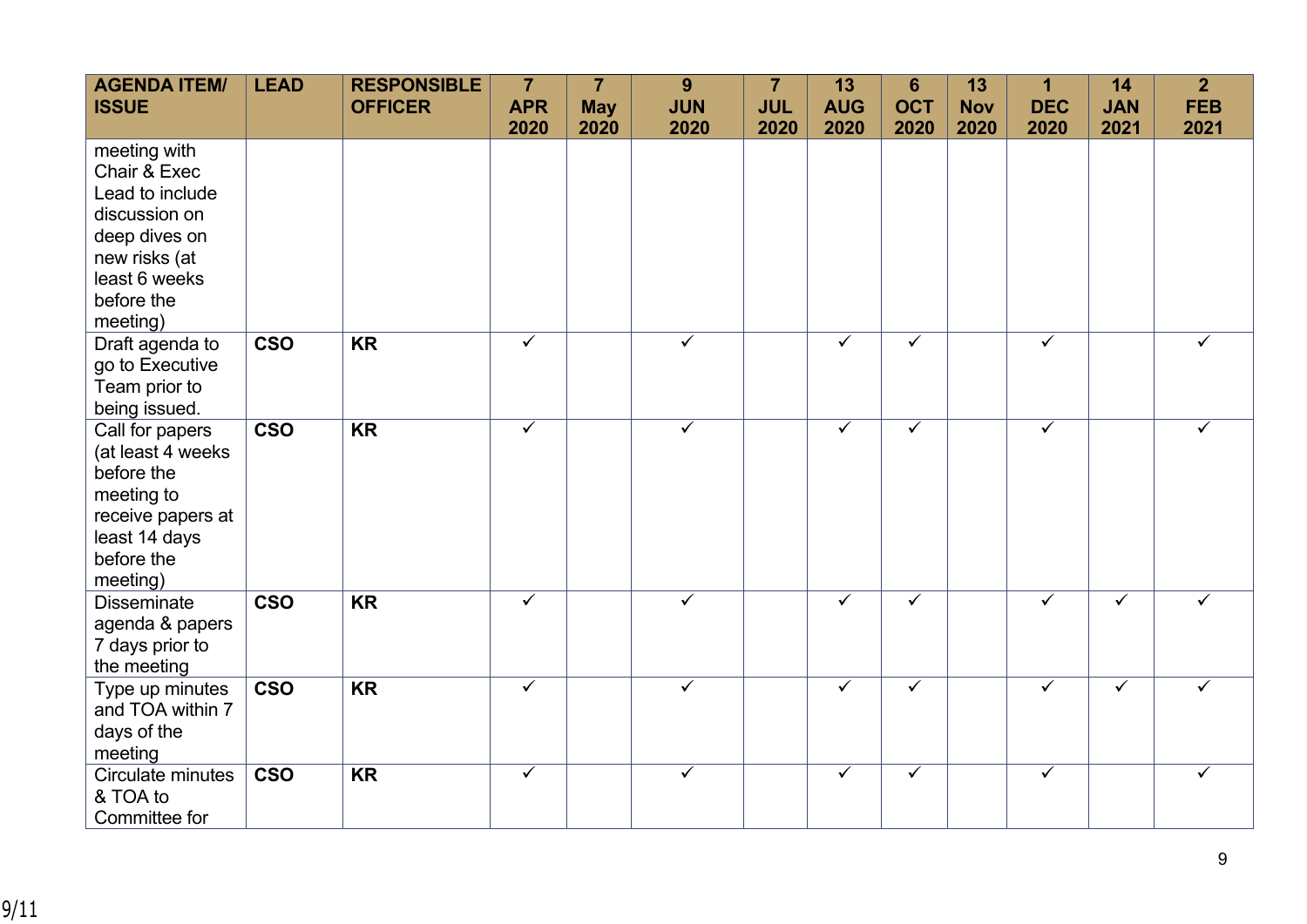| <b>AGENDA ITEM/</b><br><b>ISSUE</b>                                                                                | <b>LEAD</b> | <b>RESPONSIBLE</b><br><b>OFFICER</b> | $\overline{7}$<br><b>APR</b><br>2020 | $\overline{7}$<br><b>May</b><br>2020 | 9<br><b>JUN</b><br>2020 | $\overline{7}$<br><b>JUL</b><br>2020 | 13<br><b>AUG</b><br>2020 | 6<br><b>OCT</b><br>2020 | 13<br><b>Nov</b><br>2020 | 1<br><b>DEC</b><br>2020 | 14<br><b>JAN</b><br>2021 | $\overline{2}$<br><b>FEB</b><br>2021 |
|--------------------------------------------------------------------------------------------------------------------|-------------|--------------------------------------|--------------------------------------|--------------------------------------|-------------------------|--------------------------------------|--------------------------|-------------------------|--------------------------|-------------------------|--------------------------|--------------------------------------|
| comments, points<br>of accuracy &<br>matters arising<br>within 10 days of<br>the meeting                           |             |                                      |                                      |                                      |                         |                                      |                          |                         |                          |                         |                          |                                      |
| Check & send<br>final version of<br>minutes to the<br><b>Committee Chair</b><br>following<br>comments<br>received. | <b>CSO</b>  | <b>KR</b>                            | $\checkmark$                         |                                      | $\checkmark$            |                                      | $\checkmark$             | $\checkmark$            |                          | ✓                       |                          |                                      |
| Chase updates<br>on TOA before<br>the next meeting<br>and RAG rate                                                 | <b>CSO</b>  | <b>KR</b>                            | $\checkmark$                         |                                      | $\checkmark$            |                                      | $\checkmark$             | $\checkmark$            |                          | ✓                       |                          | $\checkmark$                         |
| Record and track<br>the TOA as part<br>of the decision<br>tracker                                                  | <b>CSO</b>  | <b>KR</b>                            | $\checkmark$                         |                                      | ✓                       |                                      | $\checkmark$             | $\checkmark$            |                          | ✓                       |                          | ✓                                    |
| Produce written<br>update report for<br>QSEAC & Board                                                              | <b>CSO</b>  | <b>KR</b>                            | $\checkmark$                         |                                      | $\checkmark$            |                                      | $\checkmark$             | ✓                       |                          | $\checkmark$            | $\checkmark$             | ✓                                    |
| Prepare schedule<br>of meetings                                                                                    | <b>CSO</b>  | <b>KR</b>                            |                                      |                                      |                         |                                      |                          |                         |                          | $\checkmark$            |                          |                                      |
| <b>QSEAC Annual</b><br><b>Work Programme</b>                                                                       | <b>CSO</b>  | <b>KR</b>                            | $\checkmark$                         |                                      | $\checkmark$            |                                      | $\checkmark$             | $\checkmark$            |                          | $\checkmark$            |                          | $\checkmark$                         |

## **Initials**

| CSO - Committee Services Officer | LG – Lisa Gostling  | KJ – Keith Jones  |
|----------------------------------|---------------------|-------------------|
| KR –Karen Richardson             | KM – Karen Miles    | CS- Cathie Steele |
| AL –Anna Lewis/Chair             | SJ – Sarah Jennings | JB - John Bennett |
| MR – Mandy Rayani                | LC – Liz Carroll    | CH – Chris Hayes  |